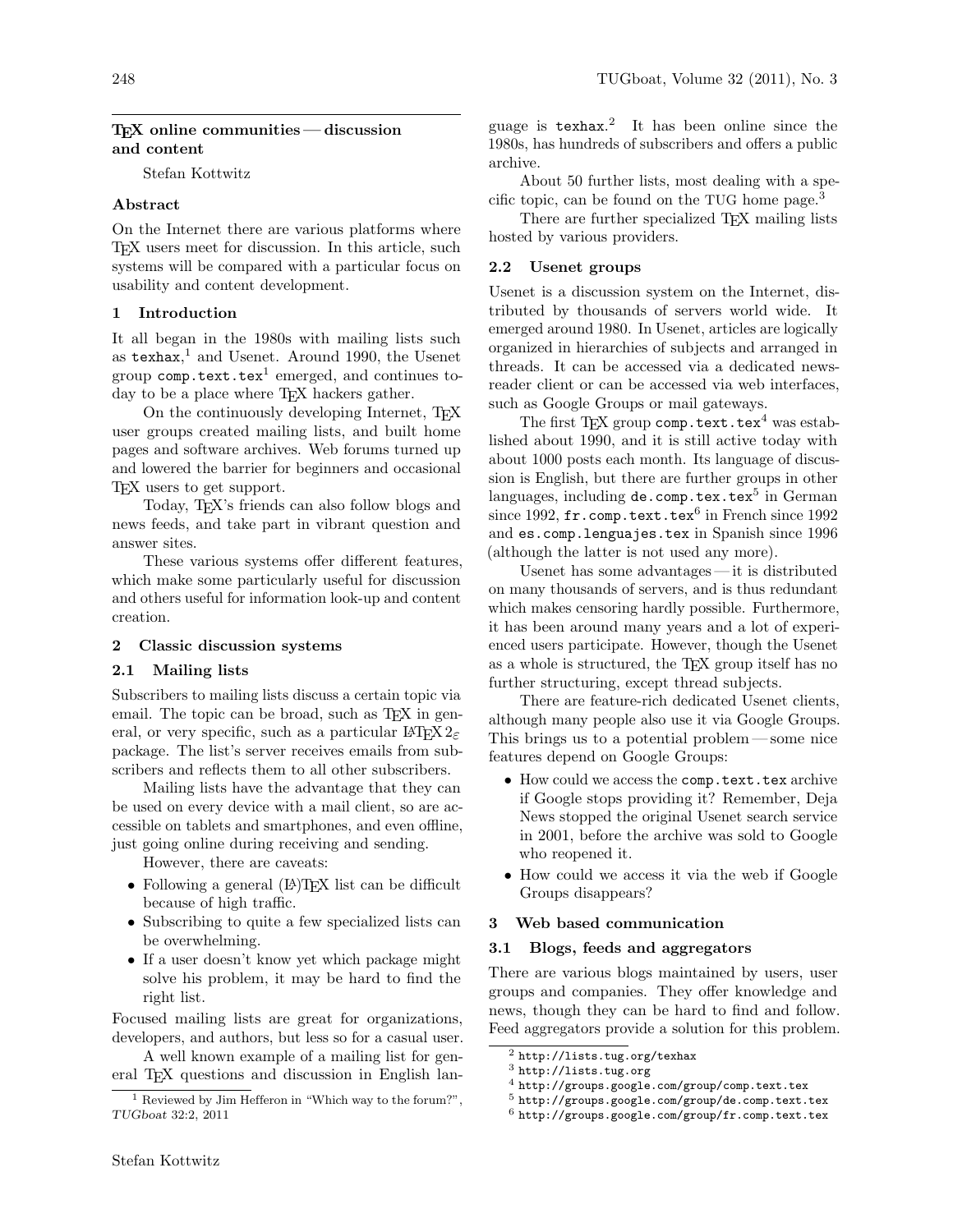They offer convenient access by aggregating posts of dozens TEX blogs into one list, which can be read online or via a feed. Two are outstanding,  $\texttt{texamp}$ anet $^7$  $^7$  and  $\texttt{planet.dante.de.}^8$  $\texttt{planet.dante.de.}^8$  $\texttt{planet.dante.de.}^8$  $\texttt{planet.dante.de.}^8$  Both offer a chronological list of posts from most TEX blogs.

## 3.2 Web forums

A web forum is an HTML-based discussion forum on the Internet, usually hosted on one server, unlike Usenet. Forum posts are logically organized into categories and subcategories and arranged in threads, usually chronologically. The forum can natively be accessed via web browser on any Internet capable computer, thus also on tablets and smart phones. Posts can make use of markup such as HTML, BBCode or Markdown, and LATEX syntaxhighlighting is usually available. Web forums support file attachments and inline images, useful for displaying TEX and LATEX output.

Web forums are usually moderated, and thus are spam-free and afford some measure of quality control.

 ${\tt latex-commuity.org^9}$  ${\tt latex-commuity.org^9}$  ${\tt latex-commuity.org^9}$  is a well frequented web forum<sup>1</sup> for T<sub>E</sub>X and IAT<sub>E</sub>X, covering all topics. It has been online since Jan 20, 2008. At this writing, it has 7673 registered users and 14,087 threads containing 52,762 posts are available for browsing and via the forum search feature. The forum is organized into 5 categories with 38 subforums.

In addition to LATEX-specific web forums, there are also various LATEX subforums on many technology and math/science discussion sites.

Another LAT<sub>E</sub>X forum is  $\texttt{golatex.de},^{10}$  $\texttt{golatex.de},^{10}$  $\texttt{golatex.de},^{10}$  $\texttt{golatex.de},^{10}$  $\texttt{golatex.de},^{10}$  though it is in German. An outstanding feature is its LATEX wiki, which uses the GNU Free Documentation License.

#### A challenge — building a knowledge base

Besides communication— how can we improve the content of online T<sub>E</sub>X resources? This means reliable archiving, good searching and browsing access, quality measuring, elimination of redundancies, and cross-linking.

# 3.3 Q&A sites and advanced web applications

So-called Q&A web sites are specialized in strict question & answer format. They are intended both for experts and for general user support. Like web forums, such sites are hosted on a server or server farm. The complete archive is stored as a database enriched with extra information such as quality scores, content related tags and links to related information.

[tex.stackexchange.com](http://tex.stackexchange.com), [11](#page-1-4) now also known as  $T_{\rm E}X$ .SX,<sup>1</sup> is a T<sub>E</sub>X-dedicated site on the network of Stack Exchange Q&A sites. These sites offer a very dynamic web interface with assisted editing, tooltips, good search and browsing features. The site's con-tent is free under the [CC BY-SA](http://creativecommons.org/licenses/by-sa/3.0/) license;<sup>[12](#page-1-5)</sup> regular database dumps are freely available for download on [clearbits.net](http://www.clearbits.net). $^{13}$  $^{13}$  $^{13}$ 

TEX.SX has been publicly online since November 11, 2010. Today there are 7,300 registered users, more than 11,000 questions, and about 20,000 answers, and it is quickly growing.

In August 2011, Stack Exchange Inc. became an institutional member of the TEX Users Group, initiated by TEX.SX.

Compared to other systems, TEX.SX offers some outstanding features:

- **Tagging:** Questions can be marked by one or several tags. This allows browsing by subject, filtering, feed subscribing, and more search features.
- Voting: Users can vote posts up or down. So the best solution (or at least the most popular) will be displayed at the top, most easy to see.
- Reputation system: Users earn reputation score if other users vote up their posts. This allows community moderation: the more reputation the more moderation features are available for the user.
- Community edits: All posts can be edited by all users, either directly by users with high reputation score, or by edit suggestions which need to be confirmed. This improves quality: mistakes can be corrected and answers can be improved.
- Duplicate control: When a user creates a question, possible duplicates are suggested. Users can flag existing duplicates. This leads to the best solution, with an automatic FAQ system.
- Database exploring: The database dump can be browsed by SQL queries [online.](http://data.stackexchange.com)[14](#page-1-7) This provides statistical features; complex queries can filter and connect content and attributes.
- Open API: Programmers have developed applications for various special purposes, and for Android and iOS.
- Meta site: There is a companion Q&A site with similar features, where users can discuss moderation, usage and any questions about the site

<span id="page-1-0"></span><sup>7</sup> <http://www.texample.net/community/>

<span id="page-1-1"></span><sup>8</sup> <http://planet.dante.de>

<span id="page-1-2"></span> $9$  <http://www.latex-community.org>

<span id="page-1-3"></span><sup>10</sup> <http://www.golatex.de>

<span id="page-1-4"></span><sup>11</sup> <http://tex.stackexchange.com>

<span id="page-1-5"></span><sup>12</sup> <http://creativecommons.org/licenses/by-sa/3.0/>

<span id="page-1-6"></span><sup>13</sup> <http://www.clearbits.net>

<span id="page-1-7"></span><sup>14</sup> <http://data.stackexchange.com>